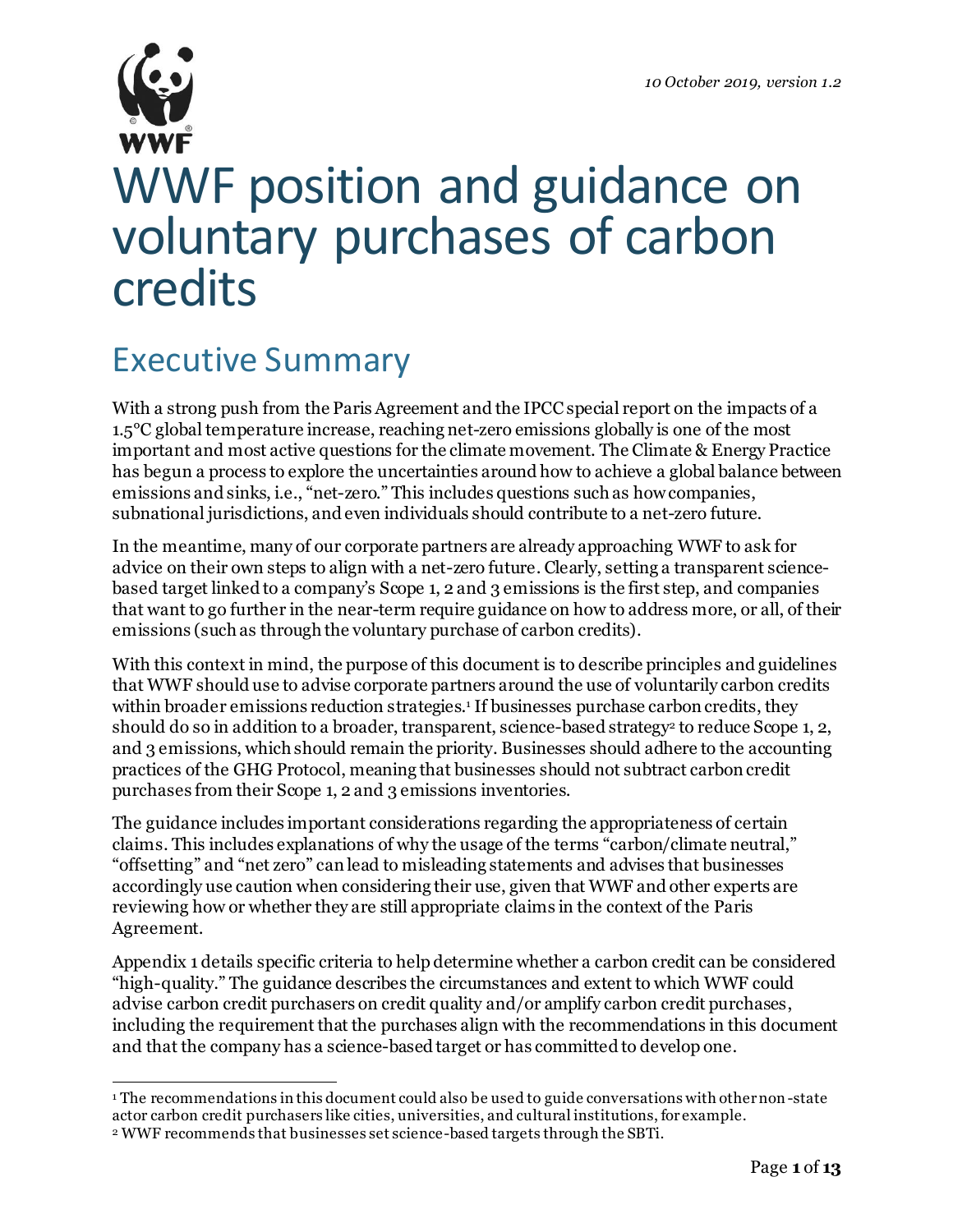This position and guidance document serves to provide necessary interim advice to our corporate partners on the role of voluntary carbon credits in their broader climate strategies while WWF takes the time to develop a broader position on what it means to be net-zero for a corporate and the steps needed to get there.

## Glossary of Terms

#### **Additional/Additionality**

For an emissions reduction project generating carbon credits, being additional means that the project activity would not have existed in the absence of carbon market incentives and that the project reduces emissions and/or physically removes carbon from the atmosphere beyond the business-as-usual scenario. Additionality is a core requirement of all projects that produce high quality carbon credits.

#### **Carbon Credit**

A "carbon credit" (also known as a "carbon offset") is an electronic and serialized unit that represents one ton of CO<sub>2</sub> equivalent that is reduced, avoided, or sequestered from projects applying an approved carbon credit methodology.

#### **Carbon credit methodology**

A set of criteria, procedures and technical specifications applicable to one or more project activities which sets out the requirements by which a project developer must demonstrate additionality and monitor and quantify a project's emission reductions under a carbon crediting program.

#### **Carbon crediting program**

A program under which emissions reduction projects are certified and issued carbon credits. Examples include programs typically used for emissions compliance obligations, such as the Clean Development Mechanism (CDM), and programs typically or exclusively used for voluntary carbon credit purchases, such as the Gold Standard, Verified Carbon Standard, Climate Action Reserve, American Carbon Registry, and Plan Vivo.

#### **Carbon neutral/neutrality**

The IPCC defines carbon neutrality as "balancing of residual emissions with emission (carbon dioxide) removal." <sup>3</sup> This is not how the term is used in the marketplace, however. Many will define carbon neutrality as when an entity is balancing out carbon emissions it has caused by funding an equivalent amount of carbon savings elsewhere in the world. <sup>4</sup> Carbon neutrality can sometimes be misperceived as meaning only the complete elimination of emissions (see recommendation 5 for more information).

#### **Climate neutrality**

The term "climate neutral" is sometimes used instead of "carbon neutral" to acknowledge the role of non-CO2 greenhouse gases and other climate forcers (i.e., non-gas materials that cause warming or cooling in the atmosphere, such as soot particulates). Full climate neutrality for a company would also mean addressing the non-CO2 radiative forcing effects in the upper atmosphere caused by aviation (e.g., employee air travel)<sup>5</sup> as well as accounting for residence

<sup>3</sup> IPCC SR1.5 Annex: Glossary.

[https://www.ipcc.ch/site/assets/uploads/sites/2/2019/06/SR15\\_AnnexI\\_Glossary.pdf](https://www.ipcc.ch/site/assets/uploads/sites/2/2019/06/SR15_AnnexI_Glossary.pdf)

<sup>4</sup> These carbon savings could come in the form of carbon credits that do not represent removals of carbon from the atmosphere, but instead emissions that have been reduced from a business as usual baseline. These types of carbon credits are not technically "removals" which they would need to be to conform with the IPCC definition.

<sup>5</sup> <https://www.carbonbrief.org/explainer-challenge-tackling-aviations-non-co2-emissions>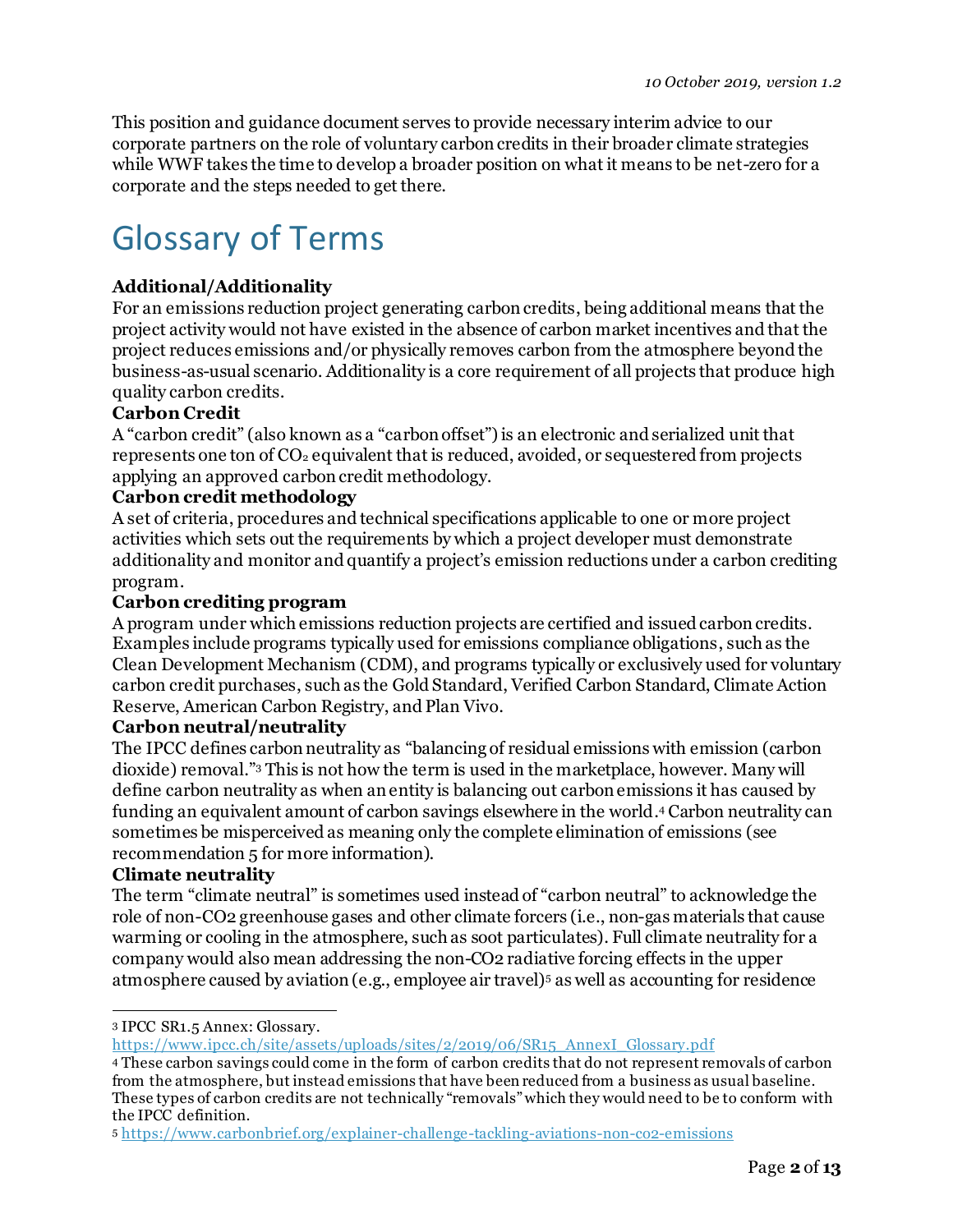time of the climate forcers (i.e., the lag time between when emissions take place and when they are removed).

#### **CO<sup>2</sup> equivalent (CO2e)**

CO<sup>2</sup> equivalent is a unit of measurement used to express the global warming potential of each different greenhouse gas in terms of the amount of  $CO<sub>2</sub>$  that would create the same amount of warming.

#### **Compliance market**

A market for carbon credits that are eligible to be used for emissions compliance obligations, such as the European Union Emissions Trading System, California Cap-and-Trade Program, or for meeting nationally determined contributions (see definition below).

#### **Corporate Climate Finance Target**

A financial capitalization target for a company; capital set aside would be used for climate mitigation efforts, which could include the purchase of carbon credits or other mitigation investments. The target may be determined based the company's emissions and a predetermined cost per ton of CO<sup>2</sup> equivalent emitted (e.g., a cost that reflects the social cost of carbon).

#### **Decarbonization**

Literally, the reduction of carbon. More specifically, the term refers to the conversion of the economic system or individual carbon emitting entity converting to reduce the carbon intensity of its (direct or value chain) emissions over time.

#### **Double Counting**

Double counting is a situation in which a single greenhouse gas emission reduction or removal is counted more than once towards achieving climate change mitigation.<sup>6</sup>

#### **Greenhouse Gas (GHG) Protocol**

The WRI/WBCSD Greenhouse Gas Protocol provides standards (including the Corporate Standard and the Corporate Value Chain (Scope 3) Standard referenced in this document) and other resources for businesses and other stakeholders to measure and manage Scopes 1, 2 and 3 GHG emissions.

#### **Insetting**

*See Appendix 2.*

#### **Nationally Determined Contribution (NDC)**

The Paris Agreement requires participating countries to submit nationally determined contributions (NDCs), which outline both their domestic emissions reduction goals and measures that each country will take to achieve them.

#### **Net zero emissions**

See "Climate neutrality" above.

#### **Science Based Targets initiative (SBTi)**

SBTi is a collaboration between CDP, the United Nations Global Compact (UNGC), World Resources Institute (WRI) and WWF to institutionalize corporate science-based target setting, whereby companies commit to emissions reduction targets that are consistent with the level of decarbonization needed to limit planetary warming to below 2°C.

<sup>6</sup> <https://www.adc-wg.org/faq-1>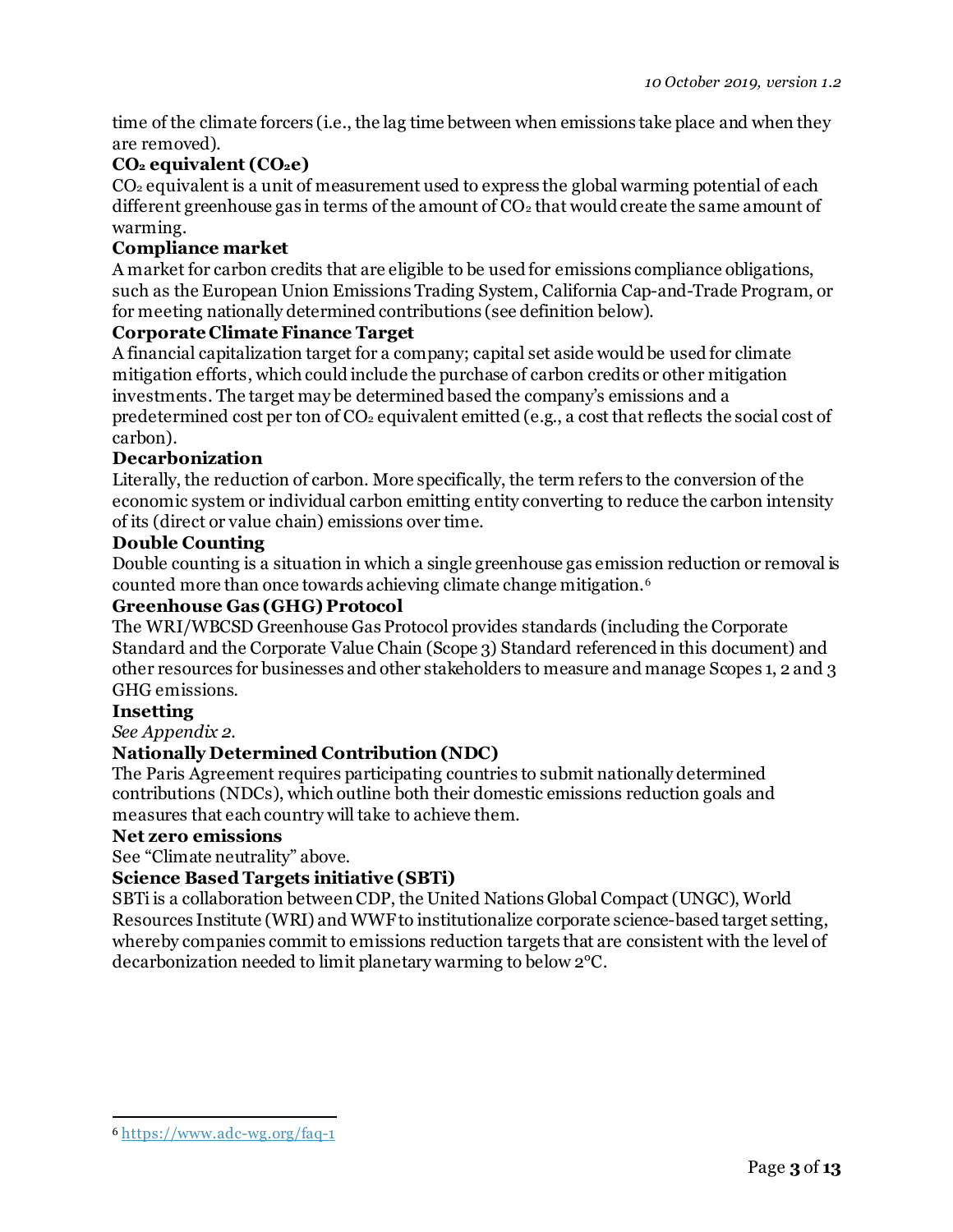#### **Scopes 1, 2 and 3**

A company's emissions are classified into three scopes by the GHG Protocol Corporate Standard. Scope 1 emissions are direct emissions from owned or controlled sources. Scope 2 emissions are indirect emissions from the generation of purchased energy. Scope 3 emissions are all indirect emissions (not included in scope 2) that occur in the value chain of the reporting company, including both upstream and downstream emissions.<sup>7</sup>

#### **Voluntary market**

A market for carbon credits that are purchased voluntarily (i.e., not for emissions compliance purposes).

### Introduction

For many years, businesses and individuals have voluntarily purchased carbon credits in their efforts to be good stewards for the climate. At the same time, these credits have a mixed history filled with questions regarding additionality, permanence, fairness, and impact on broader decarbonization efforts. With a greater scientific understanding of the scale of emissions reductions needed to limit planetary warming to well below 2°C or 1.5°C, many are asking the question of how carbon credits canbe a tool for increasing global climate ambition. Under the Paris Agreement, countries must consider how they will achieve their NDCs. This raises the question of how/if carbon credits should be integrated into and help achieve those government mandated climate targets, whether at the national, subnational, or sectoral level. This new post-Paris context necessarily affects how businesses should participate in and communicate about the voluntary carbon market because without proper measures they may violate Article 6 of the Paris Agreement's requirement that the use of internationally transferred mitigation outcomes or mitigation outcomes for international mitigation purposes other than achievement of its NDC—are not double counted.

While the voluntary purchase of carbon credits can be an impactful practice, WWFalso recognizes that some organizations and experts believe that using carbon credits for carbon neutrality or net zero claims is inappropriate and may be equivalent to greenwashing. (Note: this is not meant to characterize WWF's own views.) These views stem from the belief that carbon credits should not be considered fully fungible with a company's actual emissions, or that they divert a company's attention and resources from reducing its own emissions.

Given the complexity, controversy and uncertainties regarding the use of carbon credits to "offset" a company's footprint, some are considering alternative ways to frame certain voluntary carbon credit purchases. For example, companies could set "corporate climate finance targets" and carbon credits could be used towards meeting these targets. This would help companies demonstrate their commitment to investing in effective decarbonization and climate resilience efforts outside of their company boundaries. In this case, carbon credits could not be used, counted, or communicated as also helping them meet their emissions reduction targets, as that would be double counting. 8

Considering the evolving perceptions of voluntary carbon credit purchases, businesses should consider how to mitigate these risks. WWF believes that the purchase of high-quality carbon

<sup>7</sup> [https://ghgprotocol.org/sites/default/files/standards\\_supporting/FAQ.pdf](https://ghgprotocol.org/sites/default/files/standards_supporting/FAQ.pdf)

<sup>8</sup>[https://www.goldstandard.org/sites/default/files/documents/gs\\_defining\\_a\\_corporate\\_climate\\_financ](https://www.goldstandard.org/sites/default/files/documents/gs_defining_a_corporate_climate_finance_commitment.pdf) [e\\_commitment.pdf](https://www.goldstandard.org/sites/default/files/documents/gs_defining_a_corporate_climate_finance_commitment.pdf)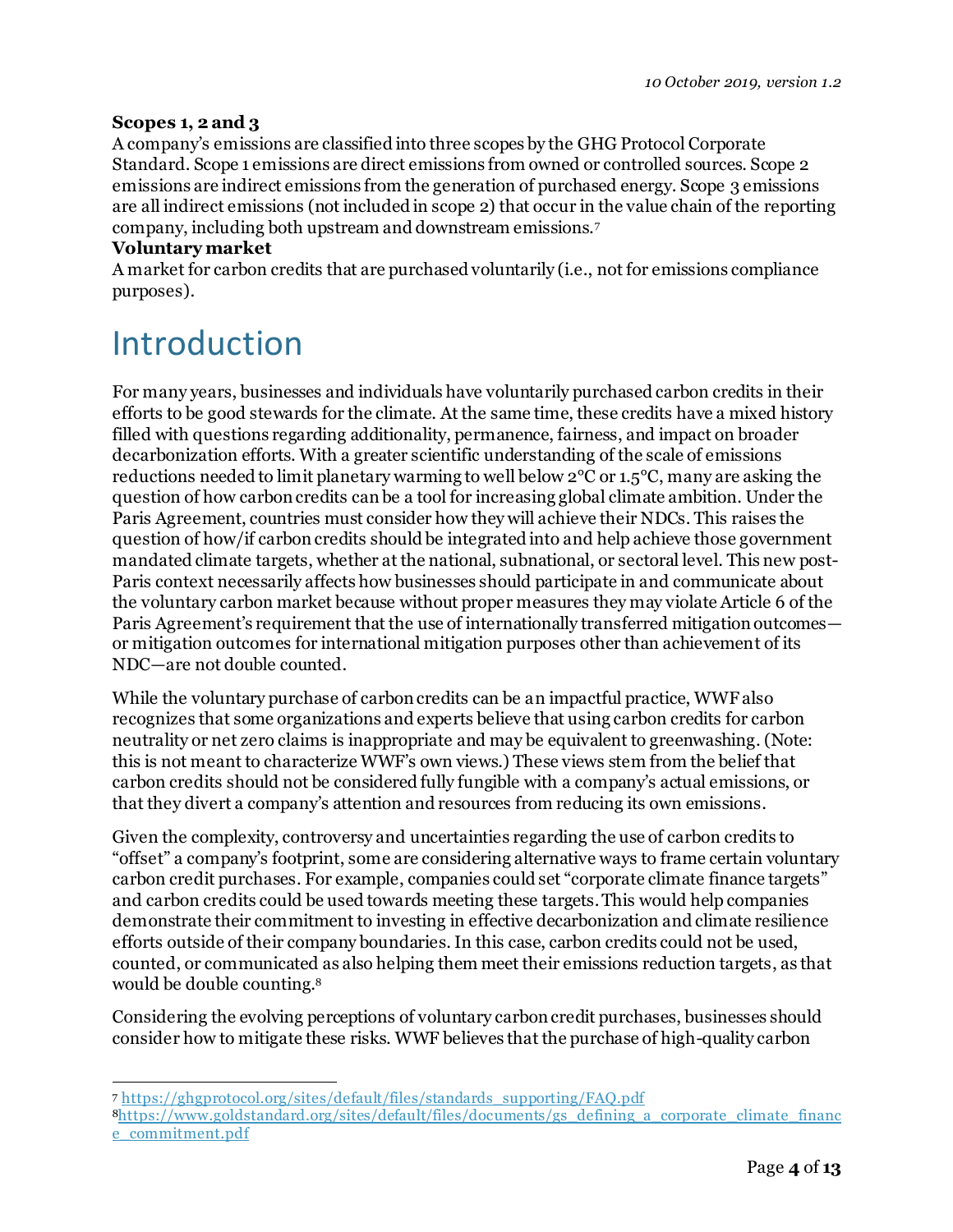credits can be an effective way for businesses to contribute to their climate goals when those purchases are part of a broader strategy to reduce emissions. Businesses should apply caution when considering whether to make "carbon neutrality" or "net-zero" claims or describing the company's purchase of carbon credits as "offsetting" because of ongoing discussions between WWF, other NGOs, and the broader voluntary carbon market community about their meaning and suitability given the new context established by the Paris Agreement. This document provides recommended practices for businesses voluntarily purchasing carbon credits.<sup>9</sup> It also details the circumstances and extent to which WWF could advise carbon credit purchasers on credit quality and/or amplify carbon credit purchases.

# Recommendations to businesses on carbon credit purchases

#### *Carbon credit purchases within a broader emissions reduction strategy*

- **1) Businesses should prioritize executing a transparently disclosed, science-based strategy to reduce Scope 1, 2, and 3 emissions over the purchase of carbon credits. Carbon credit purchases should only be made** *in addition* **to such a strategy.** Carbon credit purchases should not negatively impact a company's investments in direct abatement activities to achieve its science-based decarbonization pathway. Also note that the Science Based Targets initiative  $(SBTi)^{10}$  does not allow carbon credits to be used to meet targets, though it is open to considering Scope 3 "insetting" projects in the future if SBTi adopts standards, and accounting methodologies are developed. <sup>11</sup> See Appendix 2 for more on insetting. As general guidance, a hierarchy of decarbonization measures could resemble the following:
	- (1) Science-based strategy to reduce Scope 1 and 2 emissions (e.g., reducing energy demand, implementing energy efficiency measures or investments, procuring 100% renewable energy, onsite renewable investment, offsite renewable investment).
	- (2) Science-based strategy to reduce Scope 3 emissions (e.g., insetting).
	- (3) Purchase of high-quality carbon credits (e.g., see recommendations 9-10).
- **2) For businesses where fewtechnologically viable direct abatement opportunities presently exist, carbon credit purchases couldbe framed as a temporary (i.e., until there are technologically viable direct abatement opportunities) bridging**

<sup>10</sup> WWF recommends that businesses establish science-based strategies through the SBTi.

<sup>9</sup> The recommendations in this document can just as well apply to other non-state actor carbon credit purchasers like cities, universities, and cultural institutions, for example.

<sup>&</sup>lt;sup>11</sup> "There is no international standard or consistent definition to describe insetting projects nor an agreed methodology to account for their GHG emission reductions. Further work needs to be done to standardize the definition of insetting projects and to develop a clear accounting methodology. For these reasons, the SBTi will be open to consider these projects as a way to achieve SBTs under certain circumstances. Insetting projects could potentially count as long as the emissions they address are within the Scope 3 emissions boundary of the company and as long as there is no double counting (i.e. the impact of the project it is not being counted by another company – other than the one developing the insetting project and the company taking into account the insetting reductions for Scope 3 purposes)." <https://sciencebasedtargets.org/faq/>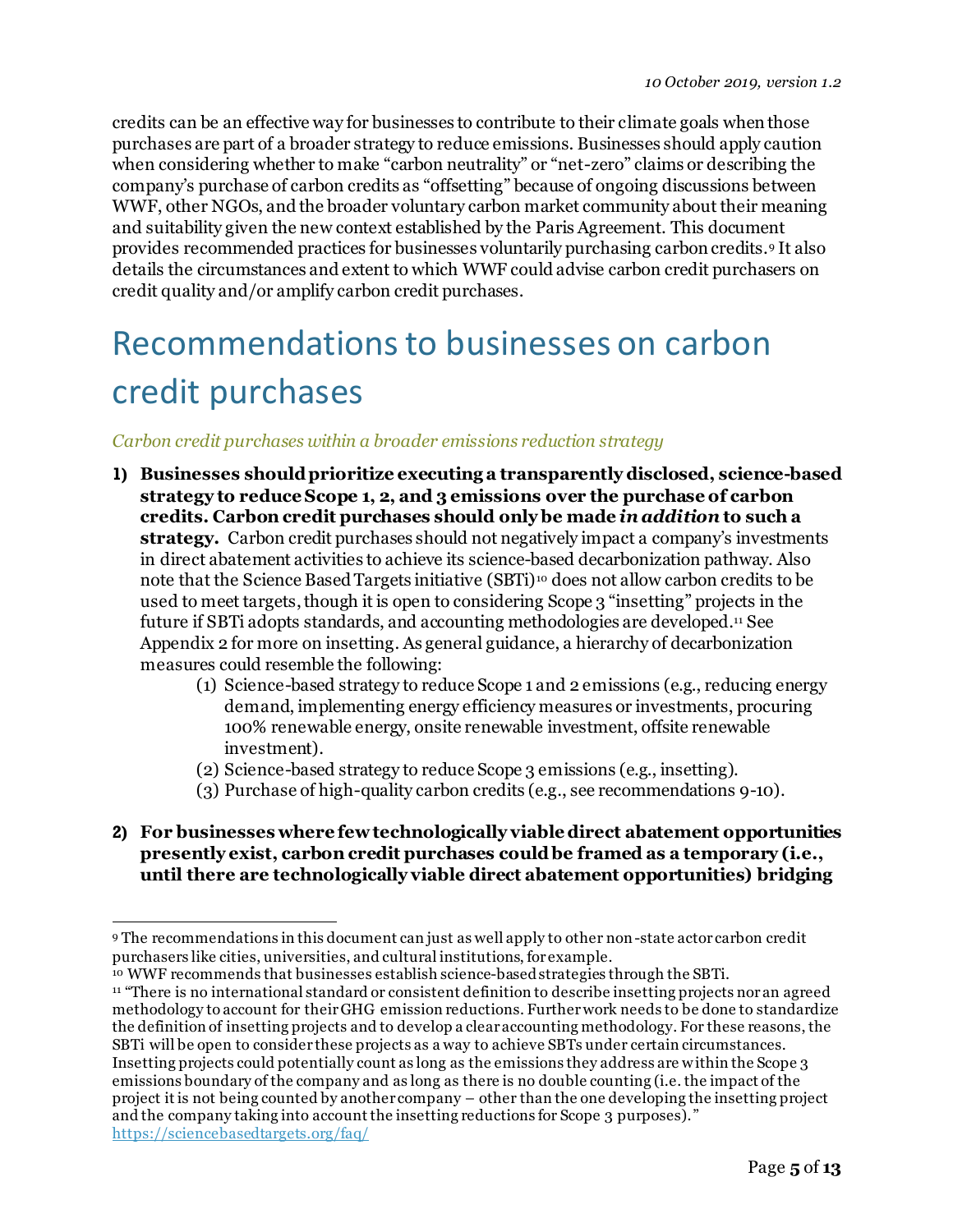#### **step toward longer-term decarbonization (which should remain the priority).**

**3) Businesses can purchase carbon credits as part of a complementary/supplementary commitment to finance emissions reductions outside of the company's operations and value chain.**

#### *Accounting for carbon credit purchases*

**4) Businesses purchasing carbon credits should not subtract those purchases from their Scope 1, 2 and 3 emissions inventories.** The GHG Protocol guidelines<sup>12</sup> make clear that annual carbon credit purchases and cancellations<sup>13</sup> should be reported separately from a company's emissions inventory and should not be used to report a "net" emissions reduction.<sup>14</sup> For example, if a company is using the GHG Protocol Corporate Standard, it would log this data in the optional information section.

#### *Making claims based on carbon credit purchases*

Certain terms or phrases commonly used in claims related to carbon credit purchases can have multiple interpretations and can be misleading to consumers and the public (i.e., "carbon/climate neutrality," "net zero," and "offsetting"). Accounting rules that may be decided under Article 6 of the Paris Agreement could produce additional circumstances under which some terms or phrases may not be appropriate (see recommendation 5 on "carbon/climate neutrality"). WWF will not characterize corporate purchases of carbon credits using these terms, and likewise are currently cautioning businesses on their usage as explained below:

**5) WWF cautions businesses on claiming "carbon/climate neutrality" for either the business or its products, because it could signalthat a company's work on climate is done when a company or its product's entire footprint hasn't actually been eliminated.** To avoid misleading communications around the phrase "carbon neutrality," WWF recommends that businesses be clear that they have not eliminated all of their emissions and are still working to reduce them. Businesses should use and communicate voluntary carbon credit purchases as temporary steps until they can further reduce and eliminate remaining Scope 1, 2 and 3 emissions. See recommendation 7 for an example. Note also that governments could agree to rules in Article 6 of the Paris Agreement that would require national emissions accounting adjustments<sup>15</sup> and country government authorization in order for a corporate buyer to credibly claim emissions reductions from of carbon credits when voluntarily purchased. Failing to adhere to such requirements might undermine "carbon neutrality" claims starting in 2020. Gold Standard Foundation is convening a process in which WWF participates to assess the validity of carbon neutrality claims. This process is now likely to yield results as early as Spring 2020, which might trigger an update to this position.

<sup>12</sup> From the GHG Protocol: "CREDIBILITY OF OFFSETS AND TRANSPARENCY: The uncertainties that surround GHG project accounting make it difficult to establish that an offset is equivalent in magnitude to the internal emissions it is offsetting. This is why companies should always report their own internal emissions in separate accounts from offsets used to meet the target, rather than providing a net figure.*"* <sup>13</sup> Businesses must also "cancel" or "retire" their carbon credits in the appropriate registry, so that they cannot be used again in another reporting period, whether for voluntary or compliance purposes. <sup>14</sup> This guidance reflects the accounting standards in the GHG Protocol at the time of writing, and future updates of the GHG Protocol may require review for alignment with WWF.

<sup>15</sup> An "adjustment" in this context is a bookkeeping entry that a country makes in its accounting system, usually to avoid double counting with regard to a carbon credit used by another actor.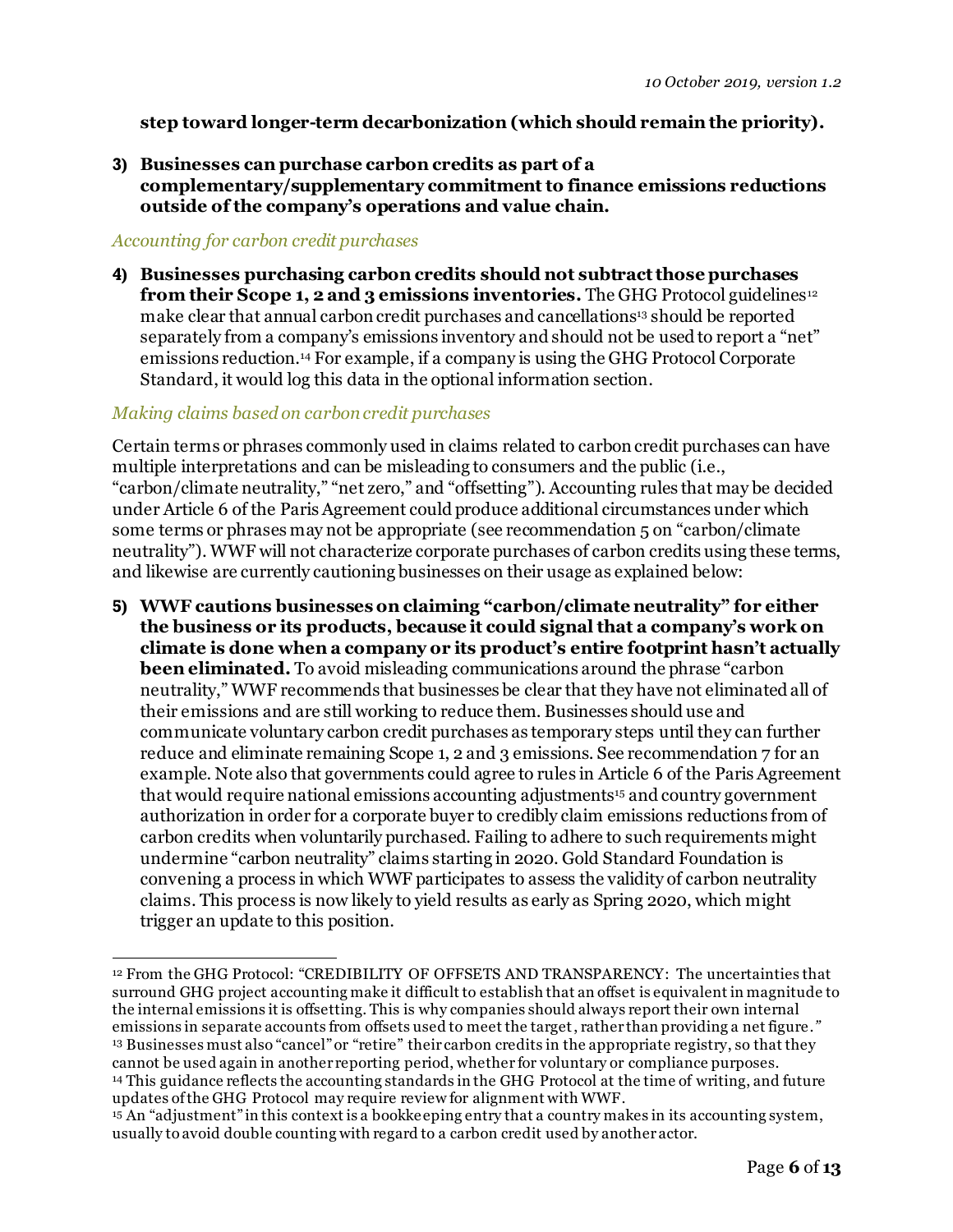- **6) WWF supports companies which commit through the Business Ambition for 1.5°C campaign to achieve "net zero" but cautions businesses on claiming to be "net zero" or on a "net zero" emissions pathway, at this time.** There is not yet a strong consensus around the definition of net zero, nor are there clearly defined benchmarks or methodologies for understanding whether a company is on a "net zero" pathway. The Paris Agreement refers to this concept at a global level, calling on countries to collectively achieve a balance between anthropogenic emissions and removals in the second half of this century. WWF and other partners are in the process of developing guidance on how to achieve net zero at the company level. While WWF is supporting companies that wish to commit to meeting "net zero" by no later than 2050 (as part of the Business Ambition for 1.5°C campaign, claiming to be on a net zero emissions pathway is not something WWF is advising just yet. For up to date advice on corporate net zero claims, please contact WWF's lead for the Science-Based Targets initiative.
- **7) WWF cautions businesses on using the term "offsetting" in public communications about carbon credit purchases.** Use of the term "offsetting" carries some of the same perceptions as "carbon neutrality", in that it can be interpreted as if a company has nullified a portion of its direct emissions. To avoid misleading communications and claims, WWF recommends that businesses be transparent about how this credit purchase fits into the company's longer-term vision and strategy for decarbonizing their direct operations.

For example, a business might instead communicate in the following way:

o "Recognizing that we still have work to do to reduce our emissions footprint, we are taking X and Y steps to advance toward our goal of becoming an emissions free company. Although we are unable to eliminate certain emissions at this time, we have purchased carbon credits equivalent to the emissions we haven't yet been able to eliminate. These credits will finance much-needed climate mitigation action and support the global transition to a zero-carbon future and represents a temporary measure until we are able to undertake the steps needed to eliminate our emission entirely."

Another approach business could take includes setting a "corporate climate finance target," whereby companies demonstrate their commitment to investing in effective decarbonization and climate resilience efforts outside of their company boundaries. Voluntarily purchased carbon credits wouldn't be used to claim "offsetting," but rather used towards meeting a predefined level of investment that would be used towards funding climate mitigation and adaptation efforts (some of which could be in the form of carbon credits).

#### *Ensuring carbon credit quality*

**8) Purchased carbon credits should meet robust quality criteria (see Appendix 1).**  In every case, any business purchasing carbon credits should plan to perform (themselves or by expert third parties) independent due diligence on the quality of individual credits purchased. As of 2017, 86% of the carbon credit market was dominated by carbon crediting programs Verified Carbon Standard, Gold Standard, Climate Action Reserve, and American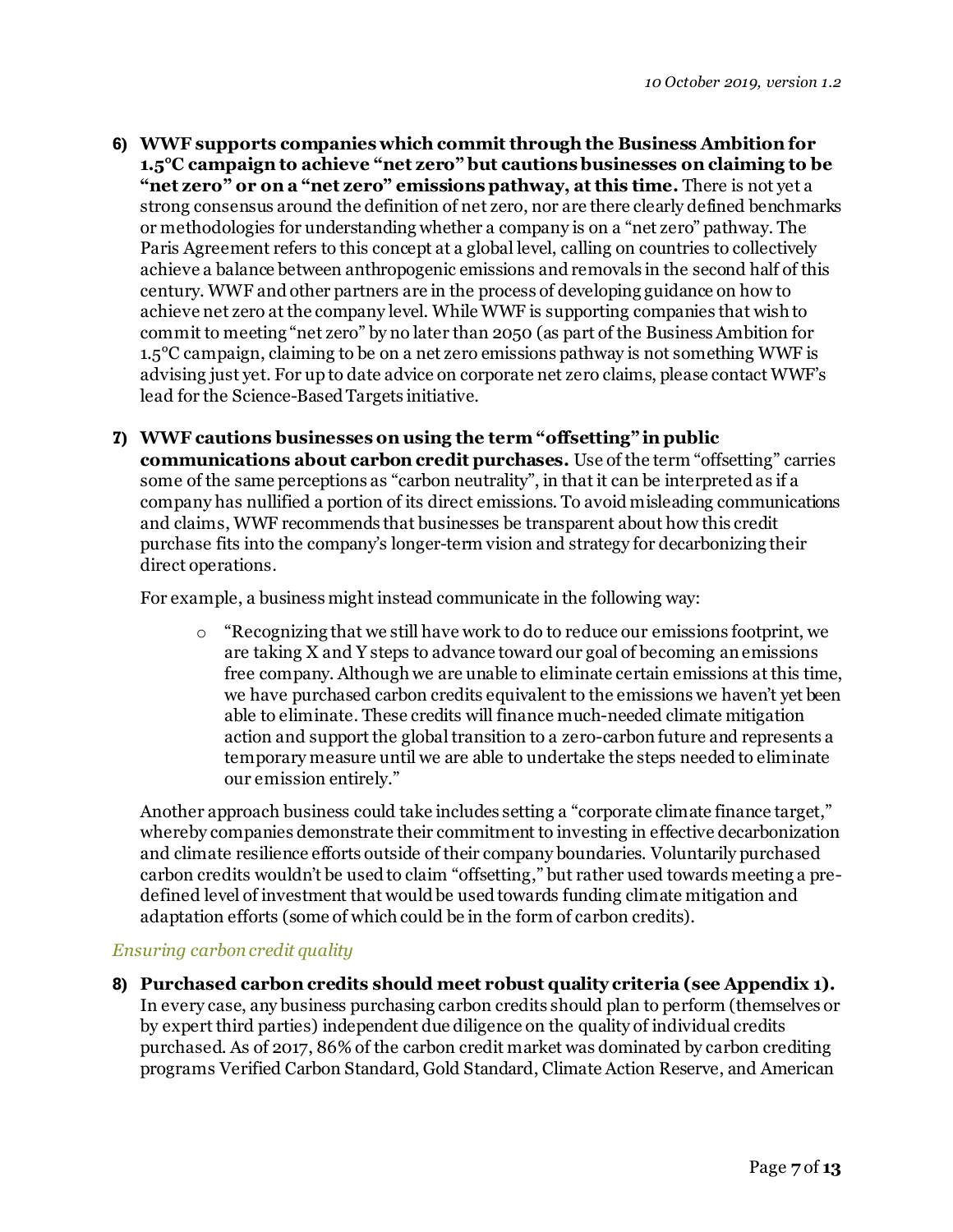Carbon Registry. <sup>16</sup> WWF does not officially endorse a specific carbon crediting program, because these standards may get updated too often for WWF to have an up-to-date understanding of the robustness of the program. In addition, even though a program may have good procedures for ensuring credit quality, there is still some risk that issues could arise with individual projects. Users of this guidance document may note, however, that Gold Standard was developed in collaboration with WWF, and past assessments conducted by WWF have shown that Gold Standard is best-in-class and has most aligned with WWF's mission and values. Other projects not certified under these standards mentioned above may be able to meet robust quality criteria but may require a greater degree of due diligence on the purchaser's behalf to verify quality. WWF does not endorse Clean Development Mechanism (CDM) credits in general, and some research indicates that many of those credits may not represent real emissions reductions or removals. 17,18 WWF is in the process of working with partners to develop a tool to help corporate buyers understand which credits are robust and consistent with the requirements in the Paris Agreement (e.g., adequately take into account the risk of double counting).

**9) WWF would not recommend nuclear carbon credit projects orprojects that that conflict with WWF Global Network Policy (e.g., biomass projects that conflict with the WWF Policy on Bioenergy19), nor fossil fuel projects that are counterproductive to the clean energy transition.**These project types are less likely to meet the robust quality criteria in Appendix 1, and in the case of some fossil fuel project types, may incentivize the persistence of the fossil fuel economy (e.g., fossil fuel switch). Project activities that relate to the mitigation of fossil fuel installations or the externalities of their abandonment (e.g., abandoned coal mine methane flaring) are more acceptable where the economic incentives from those activities are consistent with keeping fossil fuels in the ground.

<sup>18</sup> DEHSt. 2017. Vulnerability of CDM Projects for Discontinuation of Mitigation Activities: Assessment of Project Vulnerability and Options to Support Continued Mitigation. Available at:

<https://newclimate.org/wp-content/uploads/2017/05/vulnerability-of-cdm.pdf>. In the literature two concepts are key to understand regarding whether a project is able to or is generating additional emissions reductions beyond what would have happened in the absence of the project —"additionality" and "vulnerability to discontinuing abatement." See more in Appendix 1. 19

<sup>16</sup> Ecosystem Marketplace. 2017. Unlocking Potential: State of the Voluntary Carbon Market 2017. Available at: https://www.forest-trends.org/wp-content/uploads/2017/07/doc\_5591.pdf <sup>17</sup> Schneider, L. S. & La Hoz Theuer. 2017. Using the Clean Development Mechanism for nationally determined contributions and international aviation: Assessment of impacts on global GHG emissions. Available at: https://www.jstor.org/stable/resrepo2810. For a more detailed assessment of project types see: Schneider, L., Day, T., La Hoz Theuer, S. and Warnecke, C. 2017. Discussion paper: CDM supply

potential up to 2020. NewClimate Institute. https://newclimate.org/wp-content/uploads/2017/08/cdmsupply-potential-up-to-2020.pdf

[https://d2ouvy59p0dg6k.cloudfront.net/downloads/final\\_bioenergy\\_policy\\_\\_external\\_\\_april\\_2012.pdf](https://d2ouvy59p0dg6k.cloudfront.net/downloads/final_bioenergy_policy__external__april_2012.pdf)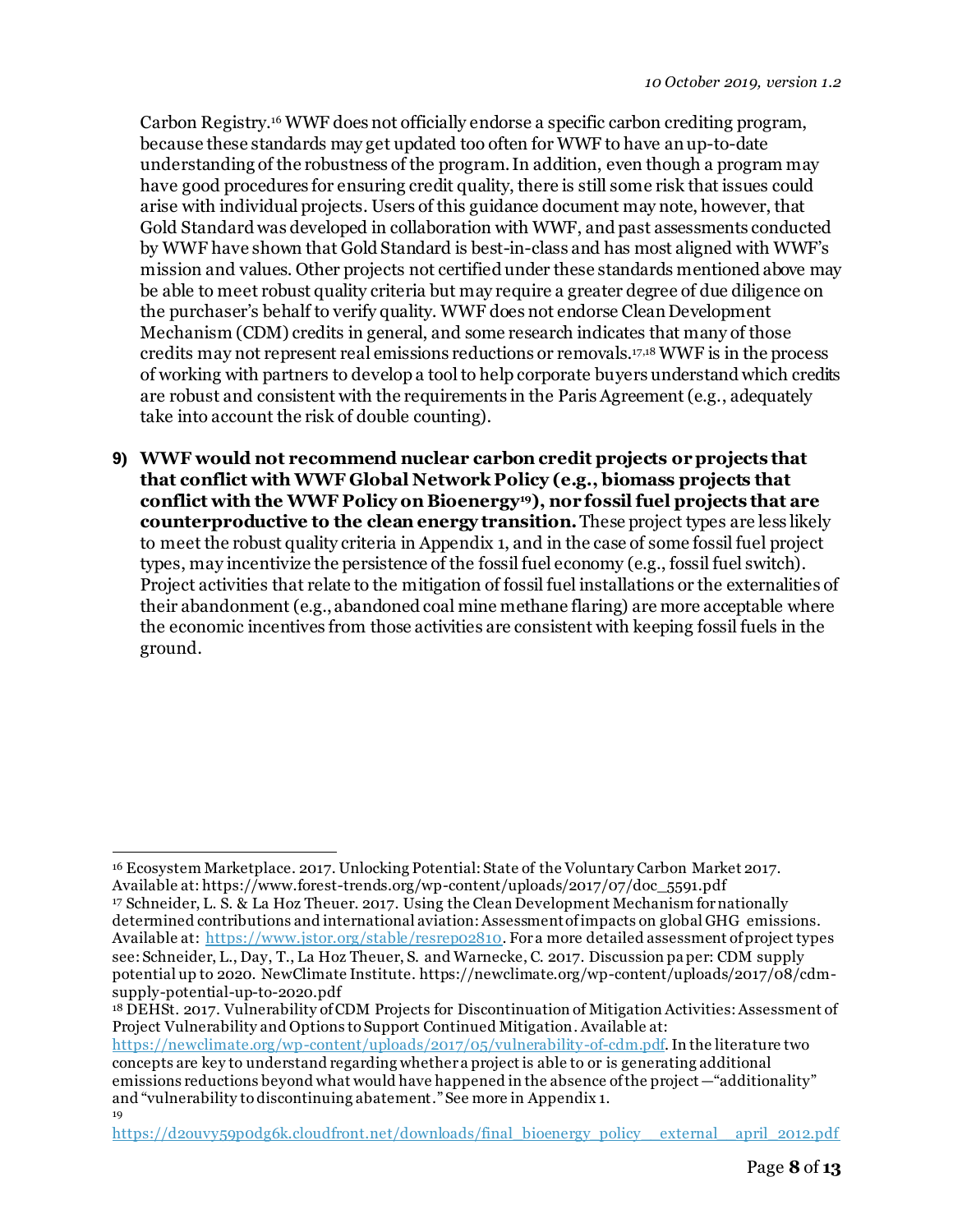**10) To enhance the likelihood of additionality, purchasers should seek credits from projects with new start dates.** Research suggests that certain project types under the CDM are not likely to be additional. This could be the case with other carbon crediting programs too; Verra (which manages the Verified Carbon Standard) and Gold Standard have enacted or are considering revisions to the eligibility of certain project types related, in part, to additionality concerns. To hedge against this risk, WWFrecommends the purchase of credits from projects with relatively newer start dates. While a project's age doesn't necessarily indicate its likelihood of being additional, new projects are more likely to apply or reflect the latest additionality assessment methods, quantification methodologies, and eligibility restrictions from their respective carbon crediting programs.

*A note on the land sector: Recommendations pertaining to forest carbon credits and WWF's role in forest carbon projects are undergoing further discussion in the WWF Network and will clarified at a future date.* 

# WWF advising on and amplifying corporate carbon credit purchases

WWF would only consider publicly supporting or amplifying (e.g., sharing on social media without an explicit positive characterization) corporate purchases of carbon credits where they align with the recommendations above and the company has a science-based target or has committed to develop one via SBTi. Situations for publicly supporting or amplifying purchases may occur as a cooperative effort with a corporate partner or through media enquiries.

### **Contact**

For questions regarding the position, please contact WWF a[t carboncreditguidance@wwfus.org](mailto:carboncreditguidance@wwfus.org).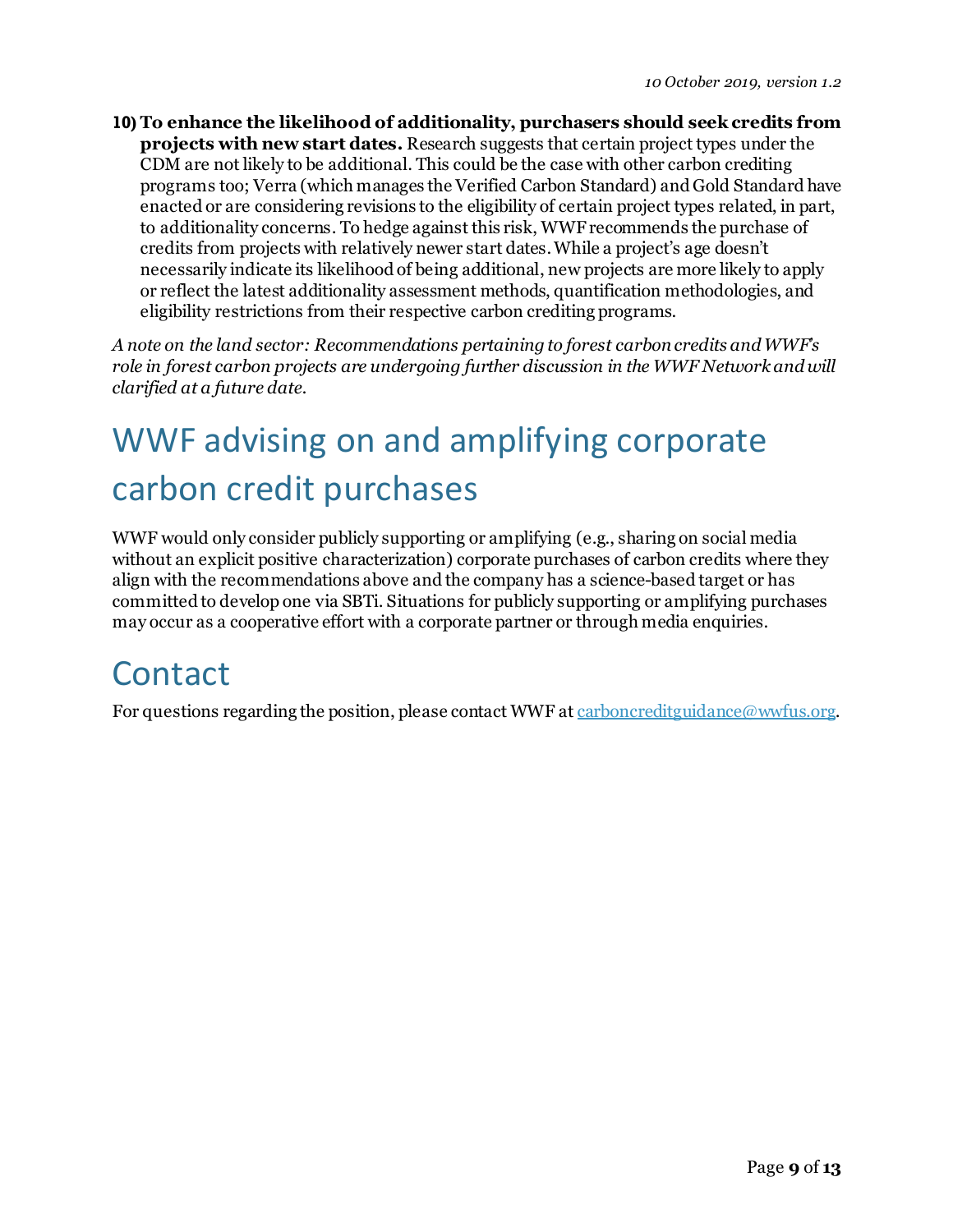# Appendix 1: Carbon Credit Quality Criteria

To be considered high quality, carbon credits must:

- 1. **Be real**-Each carbon credit legitimately measures at least one ton of  $CO<sub>2</sub>$  equivalent and is based on a credible and conservative baseline.
- 2. *Be measurable* Carbon credits must be calculated based on robust scientific data using accurate quantification methods and must be expressed in quantitative terms, using standardized GHG metrics.
- 3. *Be additional* Carbon credits must represent emission reductions or removals that would not have otherwise occurred without the added incentive resulting from the carbon market. In other words, adhering to this quality criterion would meanthat the project/program baseline must be set to represent the "business as usual scenario," should represent no more than the emissions that would have occurred in the absence of the market incentive, and should not include emission reductions that are intended to be achieved with other policies and measures. Because countries are expected to revise their NDCs in 5-year cycles, the demonstration of additionality will need to be calibrated accordingly to reflect increases in ambition.
- 4. *Be permanent* Carbon credits must represent emission reductions or removals that will not be reversed after the issuance of that unit. If non-permanence is a material issue, proper provisions must be in place to both minimize that risk and account for reversals if they should occur, such as using a buffer pool of credits to replace reversed emission reductions and removals, or temporary units.
- 5. *Avoid leakage* The generation of carbon credits should not lead to an increase in emissions elsewhere, or safeguards must be in place to monitor and mitigate any increase that occurs (e.g., leakage deductions from the emissions reductions measured).
- 6. *Be monitored, reported, and verified*  The underlying emissions reductions of carbon credits should be monitored and reported and must be verified by a credible third-party verification system.
- 7. *Comply with social and environmental safeguards* The generation of carbon credits should not violate laws, regulations, or treaties, or result in social or environmental grievances, and countries must show how emission units meet the international best practice standard for social and environmental safeguards.

#### **Additional guidance when assessing credits and credit programs:**

In addition to the carbon credit quality criteria described above, carbon credits must also be generated and tracked in a transparent manner, whereby the record of each carbon credit and the documentation of its accounting are publicly and transparently available.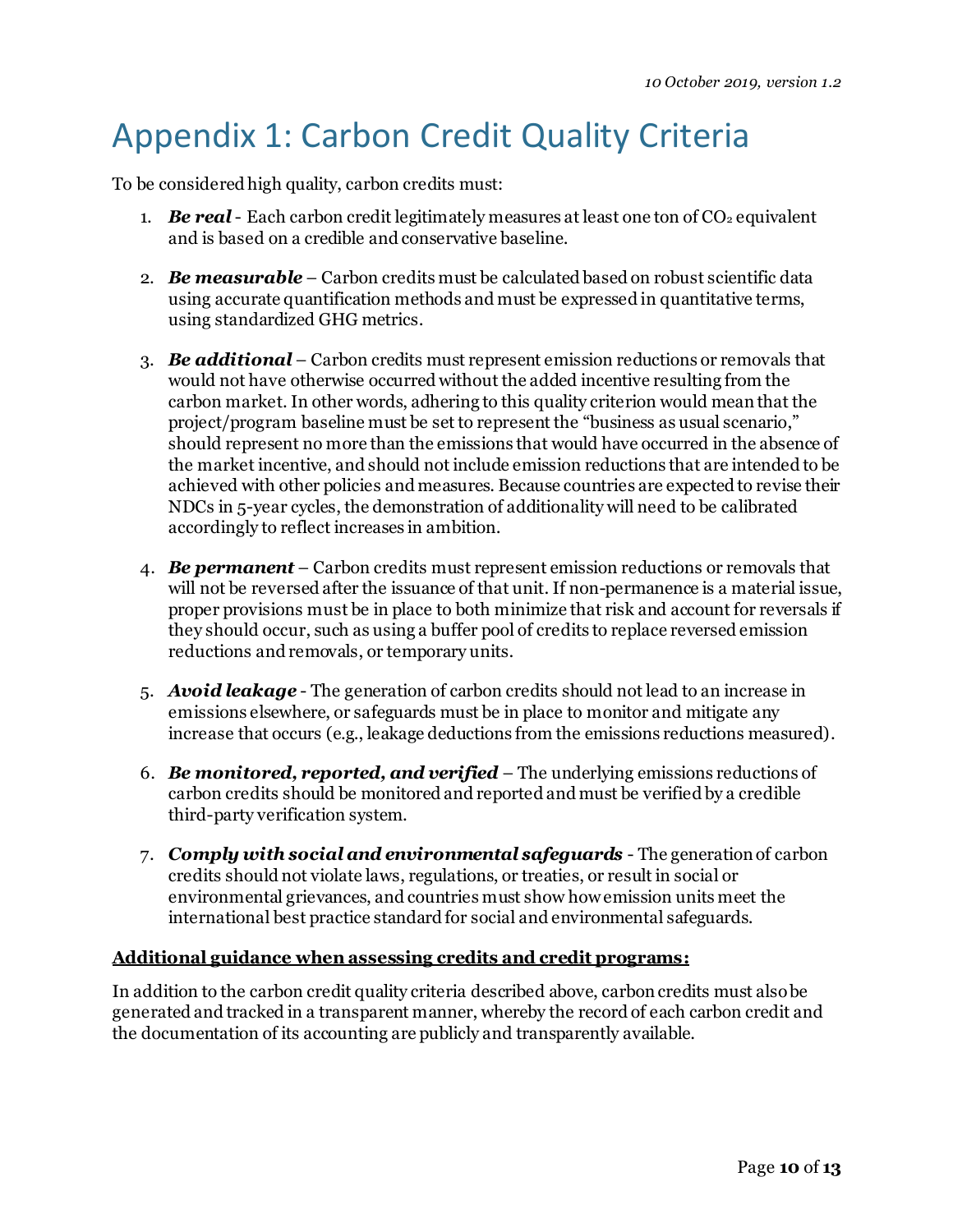The credit program takes measures that prevent the carbon credits' emissions reductions from being double counted, such as with the host country's commitments under the Paris Agreement.<sup>20</sup>

WWF also recommends that carbon credit buyers aim to buy from programs/projects that demonstrate co-benefits, including those related to enhanced human livelihoods, ecosystem services, and biodiversity.

<sup>20</sup> Th[e Guidelines on Avoiding Double Counting for the Carbon Offsetting and Reduction Scheme for](https://docs.wixstatic.com/ugd/ab534e_d65b234cea994eaf8194c13bf11a9bdf.pdf)  [International Aviation](https://docs.wixstatic.com/ugd/ab534e_d65b234cea994eaf8194c13bf11a9bdf.pdf) contains double counting guidance specific to the CORSIA offsetting program, but may also be used to inform the wider implementation of carbon market approaches to double counting, including in the context of the Paris Agreement.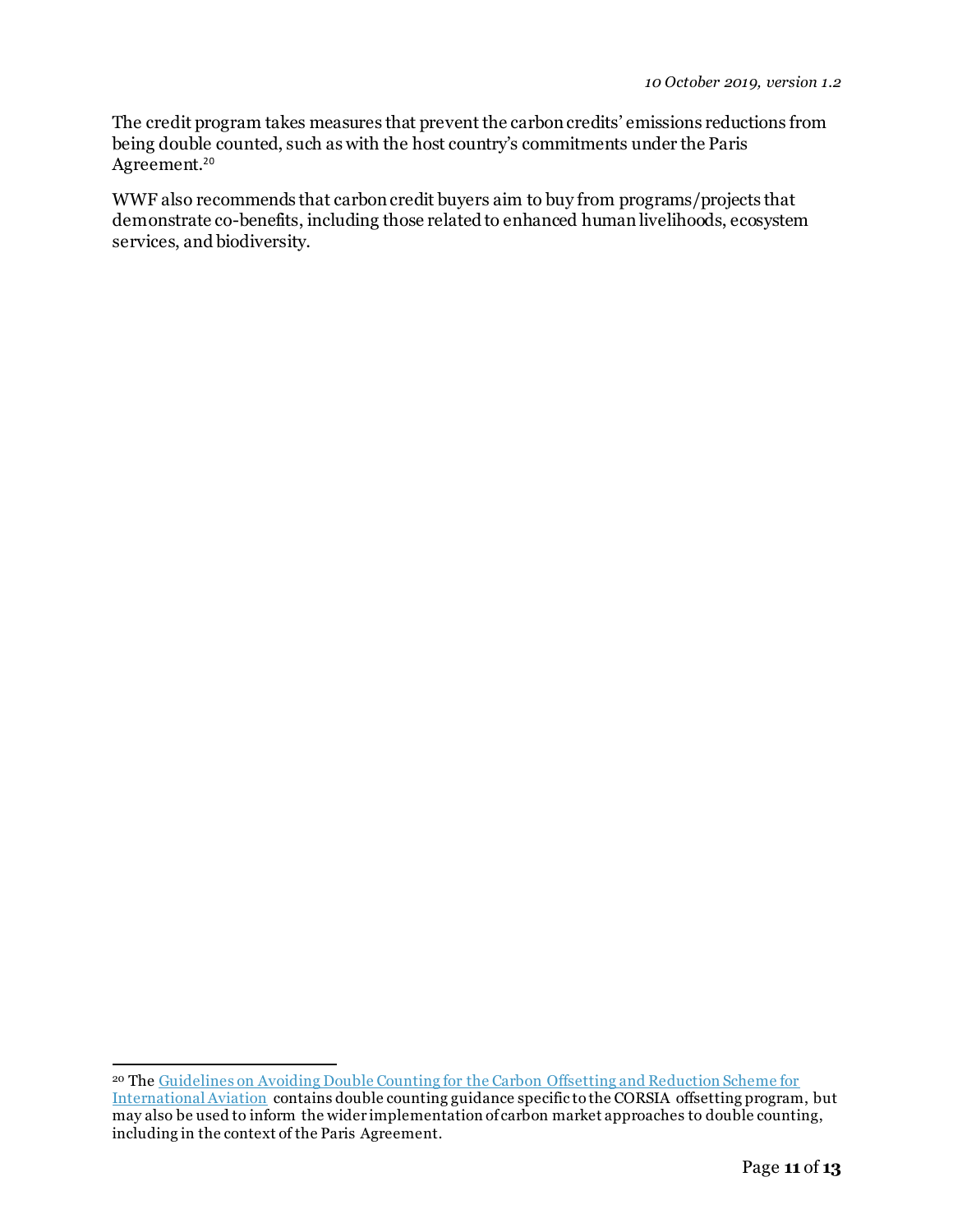# Appendix 2: Insetting

This appendix introduces insetting and considers the outstanding questions and implications of various approaches and reporting practices, noting that this concept may continue to be refined before a strong consensus on what it is and how it is done properly can be arrived at.

#### *What is insetting?*

Insetting is a relatively recent concept for which there is no universal definition or standard. Likewise, there is ambiguity in how emission reductions from insetting should be reported, and whether such reductions can be used to meet a company's science-based targets. Early definitions originate in part from a 2009 technical paper from Ecometrica, which defines the "new paradigm" of insetting as an investment within the company's sphere of influence or interest, but outside of a company's Scope 1 and 2 emissions. <sup>21</sup> Some have proposed a narrower definition that describes a company's investment in a verified carbon project within its supply chain, and the subsequent claiming of those—or a portion of those—carbon credits. <sup>22</sup> These definitions will continue to evolve.

#### *Why inset?*

Insetting may have the added benefit over "offsetting" in that it allows a company to take responsibility for, and action toward, the emissions and other negative externalities that exist within a company's sphere of influence. Insetting may also have the effect of enhancing the resilience of a company's supply chain.

#### *Reporting of insetting achievements*

If businesses choose to use insetting, they should comply with th[e GHG Protocol Corporate](https://na01.safelinks.protection.outlook.com/?url=https%3A%2F%2Fwmphighrise.appspot.com%2Fr%2Fbece7b7a538d845fa6ecbe01da0ecb48%3Fd%3Dhttps%253A%252F%252Fghgprotocol.org%252Fsites%252Fdefault%252Ffiles%252Fstandards%252FCorporate-Value-Chain-Accounting-Reporing-Standard_041613_2.pdf&data=02%7C01%7Ctim.letts%40wwfus.org%7C4d569e3c3bb64353807e08d5f8e7f62e%7Cdb6aaa89c7f8485186769cc7f73b3411%7C0%7C0%7C636688597516091217&sdata=3SQCRjXlKPR3PyBXM7lsZ17NPfMM5XX0fDQ58Mkug4Q%3D&reserved=0)  [Value Chain \(Scope 3\) Standard](https://na01.safelinks.protection.outlook.com/?url=https%3A%2F%2Fwmphighrise.appspot.com%2Fr%2Fbece7b7a538d845fa6ecbe01da0ecb48%3Fd%3Dhttps%253A%252F%252Fghgprotocol.org%252Fsites%252Fdefault%252Ffiles%252Fstandards%252FCorporate-Value-Chain-Accounting-Reporing-Standard_041613_2.pdf&data=02%7C01%7Ctim.letts%40wwfus.org%7C4d569e3c3bb64353807e08d5f8e7f62e%7Cdb6aaa89c7f8485186769cc7f73b3411%7C0%7C0%7C636688597516091217&sdata=3SQCRjXlKPR3PyBXM7lsZ17NPfMM5XX0fDQ58Mkug4Q%3D&reserved=0) and consider emerging resources such as the evolving [Gold](https://na01.safelinks.protection.outlook.com/?url=https%3A%2F%2Fwmphighrise.appspot.com%2Fr%2Fbece7b7a538d845fa6ecbe01da0ecb48%3Fd%3Dhttps%253A%252F%252Fwww.goldstandard.org%252Four-work%252Finnovations-consultations%252Fscope-3-value-chain-interventions-guidance&data=02%7C01%7Ctim.letts%40wwfus.org%7C4d569e3c3bb64353807e08d5f8e7f62e%7Cdb6aaa89c7f8485186769cc7f73b3411%7C0%7C0%7C636688597516091217&sdata=pwLxOSc8eAKvaoLpxsCQII8pq4cTBgVBUVwA8k3le8k%3D&reserved=0)  [Standard Scope 3 Value Chain Interventions Guidance](https://na01.safelinks.protection.outlook.com/?url=https%3A%2F%2Fwmphighrise.appspot.com%2Fr%2Fbece7b7a538d845fa6ecbe01da0ecb48%3Fd%3Dhttps%253A%252F%252Fwww.goldstandard.org%252Four-work%252Finnovations-consultations%252Fscope-3-value-chain-interventions-guidance&data=02%7C01%7Ctim.letts%40wwfus.org%7C4d569e3c3bb64353807e08d5f8e7f62e%7Cdb6aaa89c7f8485186769cc7f73b3411%7C0%7C0%7C636688597516091217&sdata=pwLxOSc8eAKvaoLpxsCQII8pq4cTBgVBUVwA8k3le8k%3D&reserved=0).<sup>23</sup> As discussed above, insetting projects may or may not involve the generation of carbon credits. Where insetting projects do involve the issuance of carbon credits, companies should clearly report these as "complementary" or "supplementary" to their Scope 1, 2 and 3 inventory. 24

#### *Science-Based Targets*

SBTi does not allow carbon "offsets" to be used to meet science-based targets, though insetting projects could potentially contribute toward science-based targets if they are within the Scope 3 emissions boundary. <sup>25</sup> However, the full circumstances under which insetting projects could contribute toward SBTs are unclear.

<sup>21</sup> [https://ecometrica.com/assets/insetting\\_offsetting\\_technical.pdf](https://ecometrica.com/assets/insetting_offsetting_technical.pdf)

<sup>22</sup> [https://www.icroa.org/resources/Documents/ICROA%20Insetting%20Report\\_v200.pdf](https://www.icroa.org/resources/Documents/ICROA%20Insetting%20Report_v200.pdf) <sup>23</sup> A final version of this should be available by 2020.

<sup>24</sup> At an atmospheric level, the choice to account for insetting with carbon credits or not is inconsequential, so the GHG protocol requirement that all carbon credits must be reported as "complementary" to other Scope 3 emission reductions may require reassessment in the context of insetting projects. If insetting-generated carbon credits were ultimately allowed to be reported within Scope 3, it's likely that this practice would necessitate that those carbon credits be of the same vintage as the company's reporting period.

<sup>25</sup> <https://sciencebasedtargets.org/faq/>